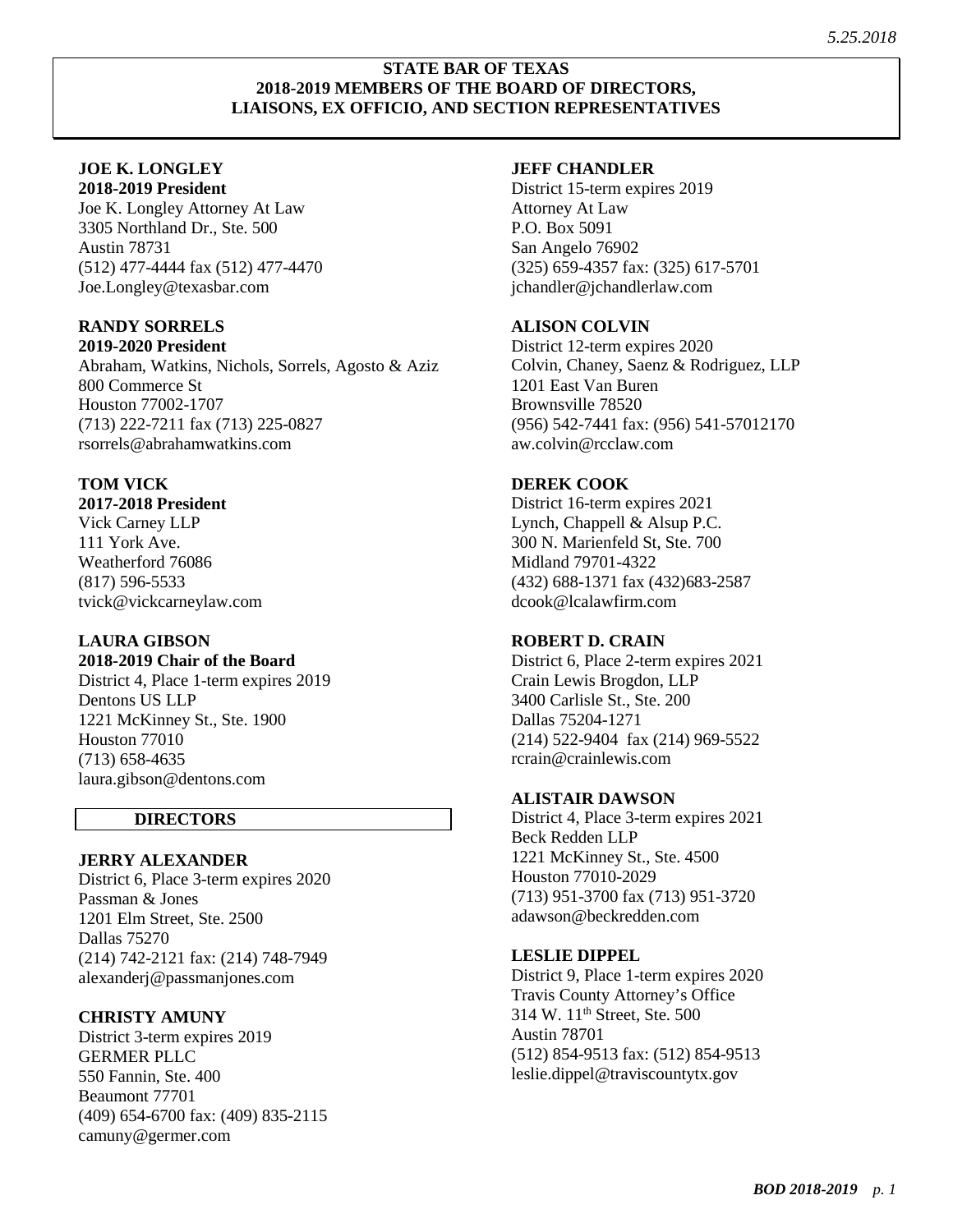#### **MICHAEL DOKUPIL**

Public Member-term expires 2019 SFC Capital Management 4212 San Felipe, Ste. 410 Houston 77027 (713) 961-3689 mdokupil@sfcpartners.com

### **ESTRELLA ESCOBAR**

Public Member-term expires 2019 The University Of Texas At El Paso 500 W. University Avenue El Paso 79968-0500 (915) 747-5555, fax: (915) 747-5069 estrella@utep.edu

### **VICTOR FLORES**

2019-2020 TYLA President City of Plano-City Attorney's Office 1520 Avenue K, Ste. 340 Plano 75074 (972) 941-7125 vflores@plano.gov

### **JARROD FOERSTER**

Public Member-term expires 2020 Flagship Capital Partners One Greenway Plaza, Ste. 750 Houston 77046 (713) 623-6000 [jfoerster@flagshipco.com](mailto:jfoerster@flagshipco.com)

### **JOHN CHARLES "CHARLIE" GINN**

District 1-term expires 2021 McCraw Law Group 1504 First Avenue McKinney 75069 (972) 854-7900 jcharlesginn@gmail.com

### **SHARI GOLDSBERRY**

District 5-term expires 2021 Goldsberry & Associates, PLLC 619 8th Ave N The Simpson Building Texas City 77590-7652 (281) 533-3030 fax (281) 533-3033 shari@goldsberrylaw.com

# **AUGUST WATKINS HARRIS III**

Public Member-term expires 2018 Covenant Financial Solutions LLC 3404 Oakmont Boulevard Austin 78703 (512) 320-8808 harris-sbot@cfs-texas.com

#### **ANGELICA HERNANDEZ**

Minority Director-term expires 2019 Linebarger Goggan Blair & Sampson 4828 Loop Central Dr., Ste. 600 Houston 77081 (713) 576-7245 fax (713) 844-3502 angelica.hernandez@lgbs.com

### **JOE "RICE" HORKEY, JR.**

Public Member-term expires 2017 West Texas Subways 4004-111th St. Lubbock 79423 wtsubway@gmail.com (806) 789-8885

### **WENDY ADELE HUMPHREY**

At-Large director-term expires 2021 Texas Tech Univ. School of Law 1802 Hartford Ave. Lubbock 79409 (806) 834-4446 wendy.humphrey@ttu.edu

# **SARAH CLOWER KEATHLEY**

District 6-term expires 2019 Keathley & Keathley 412 W. 3rd Ave. Corsicana 75110 (903) 872-4244 fax: (903) 872-4102 [sarah@keathleykeathley.com](mailto:sarah@keathleykeathley.com)

### **NEIL KELLY**

District 4, Place 2-term expires 2020 Andrews Kurth Kenyon LLP 600 Travis Street, Ste. 4200 Houston 77002 (713) 220-4198 fax (713) 220-4285 nkelly@andrewskurth.com

### **DAVID KENT**

District 6, Place 4-term expires 2020 Drinker Biddle & Reath, LLP 1717 Main St., Ste. 5400 Dallas 75201 (469) 357-2535 fax: (469) 327-0860 David.kent@dbr.com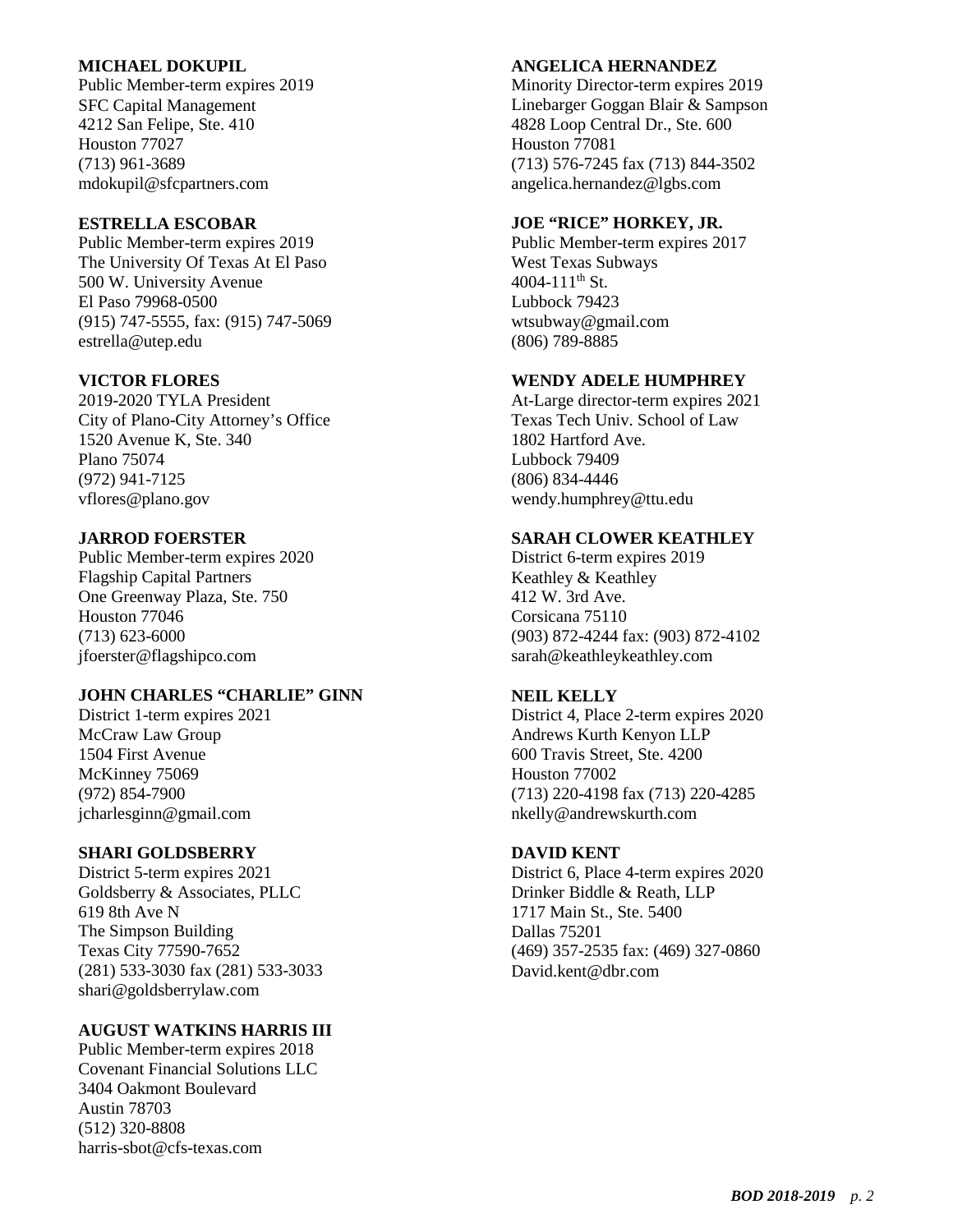### **THOMAS g. KEYSER**

District 10, Place 1-term expires 2021 Law Offices of Thomas g. Keyser 2500 Bank of America 300 Convent St San Antonio 78205-9061 (210) 225-3077 fax (210) 227-7924 tgk@keyserlawfirm.com

### **ALDO LOPEZ**

District 17-term expires 2020 Ray, Mcchristian & Jeans, P.C. 5822 Cromo Dr. El Paso 79912 (915) 832-7200 fax: (915) 832-7333 alopez@rmjfirm.com

### **ROBERT MCKNIGHT, JR.**

District 11-term expires 2020 Law Office of Robert E. Mcknight, Jr. 203 N. Liberty Street Victoria 77901 (361) 573-5500 4995 fax: (361)573-5040 mcknightr@lawmgk.com

### **RUDOLPH K. METAYER**

Minority Director-term expires 2019 CHAMBERLAIN MCHANEY 301 Congress, 21st Floor Austin 78701 512-222-1950 rmetayer@chmc-law.com

### **STEPHEN J. NAYLOR**

District 7, Place 1-term expires 2021 Naylor & Naylor PLLC 2501 Parkview Dr., Ste. 404 Fort Worth 76102-5815 (817) 348-0007 fax (817) 348-0096 sjn@naylorfamlaw.com

### **CHRISTOPHER ODDO**

District 9, Place 2-term expires 2019 Barron & Adler, LLP 808 Nueces St. Austin 78701 (512) 478-4995 fax: (512) 478-6022 oddo@barronadler.com

# **AMIE PEACE**

District 14-term expires 2020 Coffey & Peace P.C. 513 West Oak Street Denton 76201 (940) 591-6006 fax: (940) 591-6012 apeace@csplaw.net

### **SALLY PRETORIUS**

TYLA 2018-19 President Koonsfuller, P.C. 1717 McKinney Ave, Ste. 1500 Dallas 75202 (214) 871-2727 sally@koonsfuller.com

#### **CURTIS PRITCHARD**

District 7, Place 2-term expires 2019 Lummus, Hallman, Pritchard, and Baker, P.C. P.O. Box 32 Cleburne 76033-0032 (817) 641-4451 fax: (817) 641-0517 cpritchard@lhpblaw.com

### **BAILI B. RHODES**

2017-2018 TYLA Past President West, Webb, Allbritton & Gentry, P.C. 1515 Emerald Plz. College Station 77845-1515 (979) 694-7000 fax: (979) 694-8000 baili.rhodes@westwebblaw.com

# **LISA S. RICHARDSON**

District 8-term expires 2019 Law Office of Lisa Richardson, P.C. 213 N. Mays Round Rock 78664 (512) 255-8900 fax: (512) 255-8905 lisa.richardson@lrfamilylawtx.com

### **FIDEL RODRIGUEZ, JR.**

District 10, Place 2-term expires 2019 Law Office of Fidel Rodriguez, Jr. 111 Soledad St., Ste. 1300 San Antonio 78205-2295 (210) 224-1057 fax: (210) 224-0533 fidel@fidrodlaw.com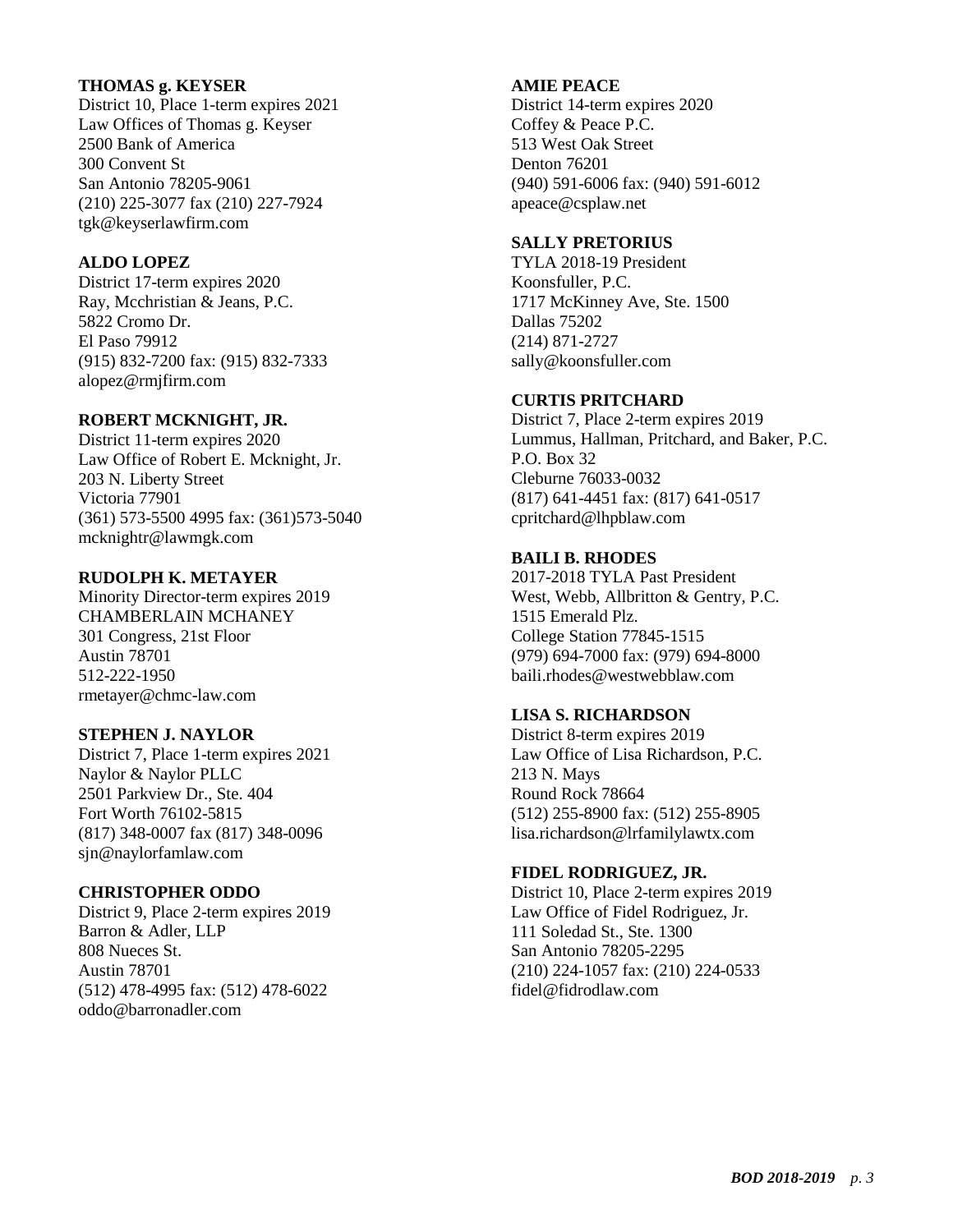# **CARMEN ROE**

District 4, Place 5 -term expires 2021 Carmen Roe Law Firm 440 Louisiana St., Ste. 900 Houston 77002 -1062 (713) 236 -7755 fax (713) 236 -7756 carmen@carmenroe.com

### **GREGORY W. SAMPSON**

District 6, Place 5 -term expires 2019 Gray Reed & Mcgraw 1601 Elm St., Ste. 4600 Dallas 75201 (469) 320 -6097 fax: (469) 320 -6873 gsampson@grayreed.com

# **ALAN SIMS**

Public Member -term expires 2021 942 Beverly Circle Cedar Hill, TX 75104 (972) 293 -8827 alan.simsch@gmail.com

### **DINESH H. SINGHAL**

District 4, Place 4 -term expires 2020 Singhall Law Firm Penzoil Place South Tower 711 Louisiana St, Ste. 1900 Houston 77002 (713) 222 -8500 fax (866) 533 -6695 dinesh@singhallaw.com

# **K. NICOLE VOYLES**

District 4, Place 6 -term expires 2020 Tindall England PC 1300 Post Oak Blvd, Ste. 1550 Houston 77056 (713) 622 -8733 nvoyles@tindallengland.com

### **BRADLEY C. WEBER**

District 6, Place 1 -term expires 2019 Locke Lord LLP 2200 Ross Ave., Ste. 2200 Dallas 75201 -2748 (214) 740 -8497 fax: (214) 756 -8497 bweber@lockelord.com

### **AMY WELBORN**

District 9, Place 1 -term expires 2021 Hawkins Parnell Thackston & Young 1717 W 6th St., Ste . 250 Austin 78703 -4777 (512) 687 -6918 fax (512) 687 -6990 awelborn@hptylaw.com

#### **JAMES WESTER**

District 13 - erm expires 2021 Underwood Law Firm, P.C. 500 S Taylor St Unit 233 Amarillo 79101 -2446 (806) 379 -0354 fax (806) 379 -0316 james.wester@uwlaw.com

### **JAMES C. WOO**

At - Large director –term expires 2020 Davidson Troilo Ream & Garza, P.C. 601 NW Loop 410, Ste. 100 San Antonio 78216 (210) 349 -6484 fax: (210) 349 -0041

# **EX -OFFICIO**

# **TREY APFFEL**

**Executive Director** (1414 Colorado ZIP: 78701 -1627) P.O. Box 12487 Austin 78711 -2487 (512) 427 -1500 fax: (512) 427 -4108 tapffel@texasbar.com

#### **JOHN SIRMAN**

**Legal Counsel** (1414 Colorado ZIP: 78701 -1627) P.O. Box 12487 Austin 78711 -2487 (512) 427 -1711 fax: (512) 427 -4108 jsirman@texasbar.com

# **LINDA ACEVEDO**

**Chief Disciplinary Counsel** [1414 Colorado ZIP: 78701-1627 ] P.O. Box 12487 Austin 78711 -2487 (512) 427 -1330 fax : (512) 427 -4167 lacevedo@texasbar.com

### **REHAN ALIMOHAMMAD**

**2017 -18 Past Chair of the Board** WONG FLEMING 77 Sugar Creek Center Blvd., #401 Sugar Land 77478 (281) 340 -2074 fax: (866) 240 -0629 ralimohammad@wongfleming.com